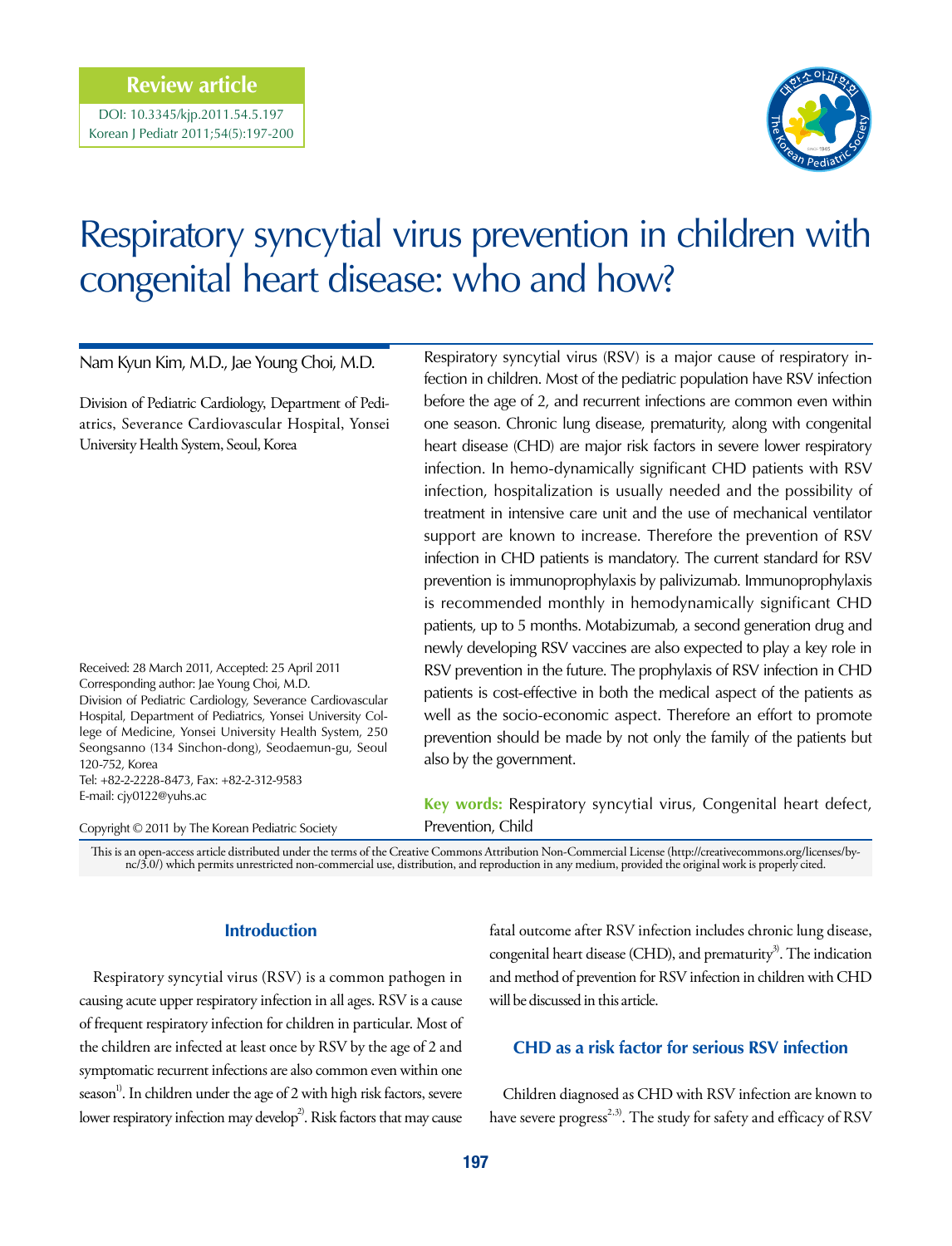prevention in CHD patients have been rapidly progressing since the development of palivizumab<sup>4)</sup>. Palivizumab (MEDI-493) is a humanized monoclonal antibody to F glycoprotein and has neutralizing and fusion inhibitory effect against  $RSV^5$ . Studies proving the efficacy of RSV prevention through palivizumab in CHD patients have been developing, and multinational, randomized, double-blind trials have proved its safety and efficacy $^6$ . This study included patients who were 1 year old or younger, with hemodynamically significant CHD. Hemodynamically significant CHD was defined as increased pulmonary blood flow with or without cyanosis, pulmonary venous congestion, pulmonary hypertension, and remaining residual hemodynamic abnormality after surgical correction, and these patients were recommended immunoprophylaxis of RSV infection. In a recently published study on RSV infection and hospitalization risk factors in CHD patients, Down syndrome and cardiomyopathy patients with RSV infection were also candidates who needed intensive care as well as the above mentioned patients<sup>7)</sup>. Through studies that have been conducted, the American Academy of Pediatrics (AAP) has included children with bronchopulmonary dysplasia, prematurity, hemodyanamically significant cyanotic and acyanotic CHD patients as high risk group for RSV infection, and expanded the age limit to 2 years of age or younger<sup>2</sup>. Because hemodynamically significant CHD patients show severe progress, prevention of RSV infection is recommended.

## **Prevention for RSV infection**

#### **1. General prophylaxis**

The primary prevention of RSV infection is minimizing exposure to RSV. Even after an exposure, minimizing recurrent exposure can reduce infection. Other preventive measures include the following: 1) Reduce exposure to cigarette smoke 2) Restrict participation of child care in high risk patients during RSV season. 3) Encourage hand washing in all circumstances. Families with high risk patients who have older siblings are especially in need of intensive hand washing<sup>8</sup>. Because RSV is highly contagious, special caution is needed for infants with CHD who are hospitalized<sup>9)</sup>. Therefore in high risk patients for RSV infection who are hospitalized need intense primary prevention, such as hand washing of medical staff, wearing a surgical mask and eye protection<sup>10)</sup>. These efforts should be made more vigorously and thoroughly during RSV season.

#### **2. Immunoprophylaxis**

#### 1) RSV immunoglobulin

Immunoglobulin for RSV (RSV-IVIG) was developed and first used in 1996 (RespiGam®, MedImmune, LLC, Gaithersburg, MD,

USA). RSV-IVIG was first developed for preterm infants and it was contraindicated at first for patients diagnosed as CHD. Through controlled trial, hospitalization due to RSV infection was proven to decrease up to  $41-63%$  after use of RSV-IVIG<sup>11</sup>. However, there was a possibility that the use of RSV-IVIG in children diagnosed as CHD increased the morbidity and mortality<sup>12)</sup>. Also, because RSV-IVIG is a type of human blood product, there was a possibility of increased blood borne infection and interference of live vaccines such as measles, mumps, and rubella (MMR). Therefore the product was not used since the year 2003.

#### (1) Palivizumab

Palivizumab (Synagis®, MedImmune, LLC, Gaithersburg, MD, USA) was developed by grafting the six complementarity determining regions (CDRs) of mouse MAb to human frameworks<sup>5)</sup>. Palivizumab has received US FDA license in 1998, and it has been used to prevent serious lower respiratory tract infection caused by RSV infection ever since. The safety and efficacy was proven even for high-risk patients since then and currently, it is recognized as the gold standard in RSV prevention. Even in times when RSV-IVIG was being used, palivizumab was preferred because of the easy method of administration (intramuscular injection) and lower interference to MMR and varicella vaccine. Since RSV-IVIG is no longer available, palivizumab is the only licensed product for prevention of RSV infection. Infants diagnosed as CHD are considered as high-risk group for severe lower respiratory infection due to RSV infection, therefore immunoprophylaxis is recommended using palivizumab<sup>2, 6,7,13-16</sup>). Patients with hemodynamically significant cyanotic and acyanotic CHD should start administration of palivizumab before the RSV season starts. Commonly recommended administration dose for palivizumab is 15 mg/kg, intramuscularly once per month for a maximum of five doses<sup>2,3)</sup>. For most of the patients, the compliance under this schedule is tolerable. However, for the few non-compliant patients, home-based program for scheduled palivizumab administration may be helpful in reducing hospitalization caused by RSV infection $17$ . Hemodynamically significant CHD is described in Table  $1^{18}$ . In these CHD infants categorized as high-risk group for RSV infection, if RSV prevention is not conducted effectively, mortality after hospitalization is known to increase<sup>3)</sup>. Particularly in these vulnerable infants who are less than 6 months old, the result of RSV infection is more catastrophic. These patients are more prone to hospitalization in the intensive care unit and they have higher possibility of ventilator care<sup>19)</sup>. The blood level of palivizumab after operation under cardiopulmonary bypass may drop by 58%, therefore CHD patients who need continuous prevention for RSV needs to administer palivizumab (15 mg/kg) soon after operation<sup>2)</sup>. Through a randomized controlled study the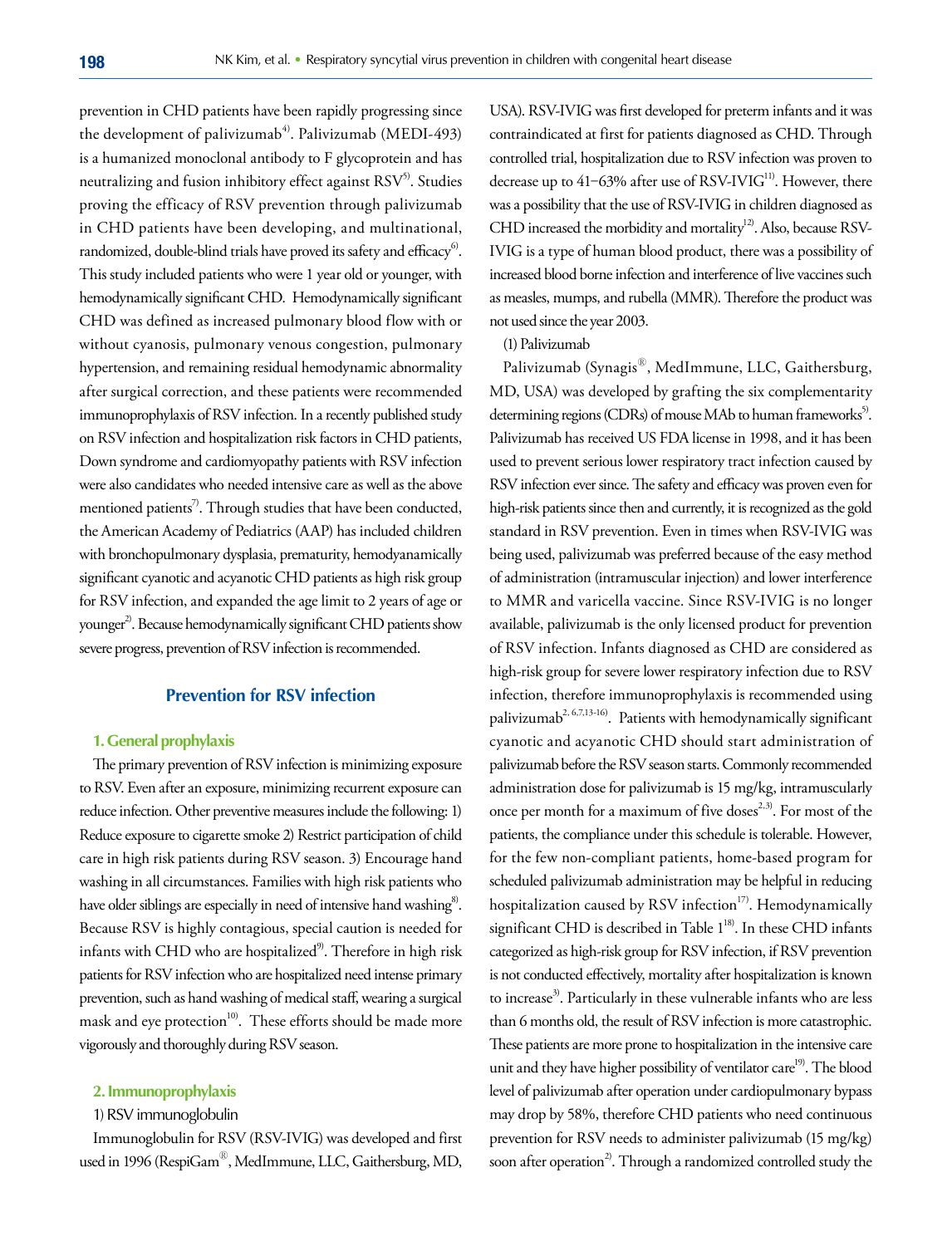| Table 1. Respiratory Ryncytial Virus Immunoprophylaxis for Infants and |  |
|------------------------------------------------------------------------|--|
| Young Children with Congenital Heart Disease                           |  |

| Most likely to benefit<br>from immunoprophylaxis | Infants receiving medication to control heart<br>failure                                              |
|--------------------------------------------------|-------------------------------------------------------------------------------------------------------|
|                                                  | Infants with moderate to severe pulmonary<br>hypertension                                             |
|                                                  | Infants with cyanotic heart disease                                                                   |
| Not indicated                                    | Infants with hemodynamically insignificant heart<br>diseas:                                           |
|                                                  | Secundum atrial septal defect                                                                         |
|                                                  | Small ventricular septal defect                                                                       |
|                                                  | Pulmonic stenosis                                                                                     |
|                                                  | Uncomplicated aortic stenosis                                                                         |
|                                                  | Mild coarctation of the aorta                                                                         |
|                                                  | Patent ductus arteriosus                                                                              |
|                                                  | Infants with lesions adequately corrected<br>by surgery unless they continue to require<br>medication |
|                                                  | Infants with mild cardiomyopathy who are not<br>receiving medical therapy                             |

Adapted from: revised indications for the use of palivizumab and respiratory syncytial virus immune globulin intravenous for the prevention of respiratory syncytial virus infections. Pediatrics 2003;112:1442<sup>18)</sup>

effectiveness of palivizumab for RSV infection in CHD patients has been proven<sup>4)</sup>. In this study, patients who were administered palivizumab were hospitalized less often (5.3 versus 9.3%), were in need of oxygen administration less often (178 versus 658), and the total of hospitalization days were reduced (367 versus 876). Therefore, the use of palivizumab in prevention of RSV infection in CHD patients can be cost-effective in both the medical aspect of the patients as well as the socio-economic aspect<sup>20-22)</sup>. Although there are many studies reporting the advantages in socio-economic aspects after prophylaxis of RSV infection in CHD patients under the age of 2 years, Korean medical insurance restricts the use of palivizumab to infants of hemodynamically significant CHD patients under the age of 1 year, unfortunately. Further studies and proposals in this matter are imminent. Complications after administration of palivizumab are very rare (<1 per 100,000 recipients), but there was a report of severe hypersensitivity<sup>18)</sup>. However, in a study reporting on the safety of palivizumab, there were no significant complications reported in the 2 years that palivizumab was administered, which may prove that it is safe to use<sup>23,24)</sup>. In some studies, there were reports on RSV infection resistant to palivizumab<sup>25)</sup>. However, there was a report observing 458 infants who were administered with palivizumab without any mutation, which may also prove that palivizumab is effective in RSV infection prophylaxis without much complication<sup>26)</sup>. Recently, the idea that palivizumab can be used not only for prophylaxis but also for treatment has been mentioned. However, further study

for treatment effect of palivizumab to RSV in a large population is warranted $27,28$ ).

#### (2) Motavizumab

Motavizumab (MEDI-524, Numax<sup>®</sup>, MedImmune, LLC, Gaithersburg, MD, USA) is a second generation monoclonal antibody for RSV. It is known to be more potent than palivizumab to RSV infection in high-risk patients. Motavizumab has passed the US FDA biologic license application in January of 2008 and is under a large scale clinical study<sup>29,30)</sup>.

2) RSV vaccines

Vaccination for RSV infection has not yet been developed. Theoretically, vaccination is a more effective long term preventive method than passive immunization such as palivizumab. Therefore there were numerous efforts trying to develop live attenuated, viral and bacterial vectored, and adjuvant subunit vaccines<sup>31-33)</sup>. However, development of effective RSV vaccines is not fulfilled even under these massive efforts. The interest in developing RSV vaccination is continuously increasing, and recently acquiring immunity of RSV using mucosal and systemic immune response by nanoparticle vaccine is under study<sup>34)</sup>. However, there are many remaining limitations in developing an effective and safe RSV vaccine<sup>35,36)</sup>.

## **Conclusion**

Patients, under the age of 2 years, diagnosed as hemodynamically significant CHD are high-risk group for serious RSV infection. Immunoprophylaxis in these high-risk patients are highly recommended. The proven safe recommended administration dose for immunoprophylaxis of RSV infection is injecting 15mg/kg of palivizumab, intramuscularly once per month for a maximum of five doses. Motavizumab as well as RSV vaccine, currently under development, may contribute to RSV prevention in the future.

#### **Acknowledgement**

The authors are grateful to Su-Jin Park, Division of Pediatric Cardiology, Severanse Cardiovascular Hospital, Yonsei University Health System for language consultation.

### **Financial & competing interests disclosure**

The authors don't have any relevant affiliations or financial involvement with any organization related to this topic.